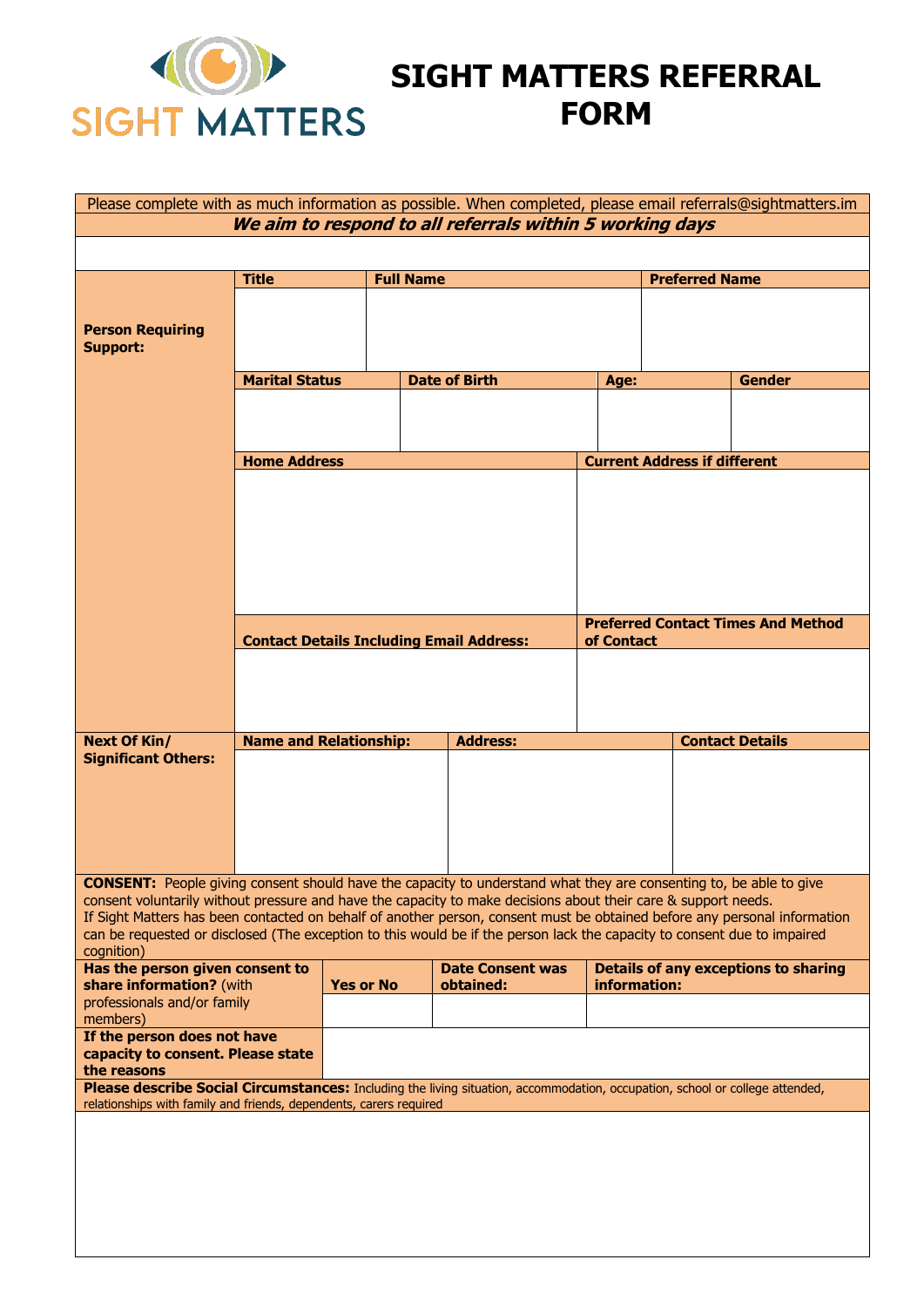| Please describe Communication Ability: including first language, preferred communications methods, communication abilities,       |
|-----------------------------------------------------------------------------------------------------------------------------------|
| sensory impairment(s), communication aids used/required                                                                           |
|                                                                                                                                   |
|                                                                                                                                   |
|                                                                                                                                   |
|                                                                                                                                   |
|                                                                                                                                   |
|                                                                                                                                   |
|                                                                                                                                   |
|                                                                                                                                   |
|                                                                                                                                   |
|                                                                                                                                   |
|                                                                                                                                   |
|                                                                                                                                   |
|                                                                                                                                   |
|                                                                                                                                   |
|                                                                                                                                   |
|                                                                                                                                   |
|                                                                                                                                   |
| Please give details of Eye Condition (Add any information of relevance which may have an impact on this referral and indicate     |
| when the diagnosis was made                                                                                                       |
|                                                                                                                                   |
|                                                                                                                                   |
|                                                                                                                                   |
|                                                                                                                                   |
|                                                                                                                                   |
|                                                                                                                                   |
|                                                                                                                                   |
|                                                                                                                                   |
|                                                                                                                                   |
|                                                                                                                                   |
|                                                                                                                                   |
|                                                                                                                                   |
|                                                                                                                                   |
|                                                                                                                                   |
|                                                                                                                                   |
|                                                                                                                                   |
|                                                                                                                                   |
|                                                                                                                                   |
| Details of any other medical or health conditions relevant to this referral                                                       |
|                                                                                                                                   |
|                                                                                                                                   |
|                                                                                                                                   |
|                                                                                                                                   |
|                                                                                                                                   |
|                                                                                                                                   |
|                                                                                                                                   |
|                                                                                                                                   |
|                                                                                                                                   |
|                                                                                                                                   |
|                                                                                                                                   |
|                                                                                                                                   |
|                                                                                                                                   |
|                                                                                                                                   |
|                                                                                                                                   |
|                                                                                                                                   |
|                                                                                                                                   |
| Please list Risks / Concerns (to the person and practitioners): include known risks caused by physical or mental health problems, |
| environmental risks, lone worker, suicide risk, behaviours, risks to and from others, animals)                                    |
|                                                                                                                                   |
|                                                                                                                                   |
|                                                                                                                                   |
|                                                                                                                                   |
|                                                                                                                                   |
|                                                                                                                                   |
|                                                                                                                                   |
|                                                                                                                                   |
|                                                                                                                                   |
|                                                                                                                                   |
|                                                                                                                                   |
|                                                                                                                                   |
|                                                                                                                                   |
|                                                                                                                                   |
|                                                                                                                                   |
| Please list Support Services Or Other Third Sector Agencies Already Involved                                                      |
|                                                                                                                                   |
|                                                                                                                                   |
|                                                                                                                                   |
|                                                                                                                                   |
|                                                                                                                                   |
|                                                                                                                                   |